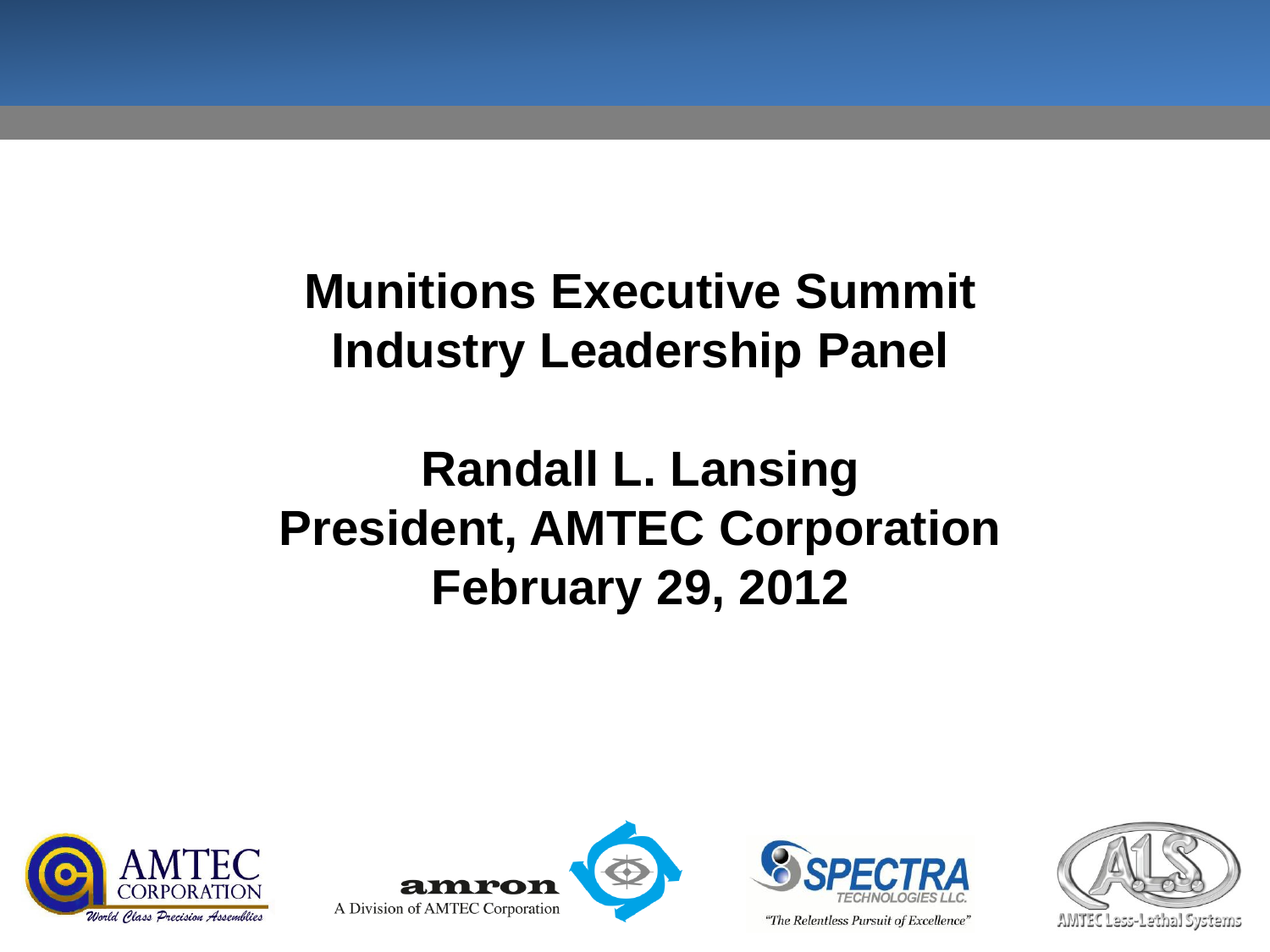# **State of Munitions Enterprise**

### **Federal Government**

- Defense budgets are in decline, but the threat to our country has not decreased
- Our country must have a defense capability that no country would dare to challenge
- Our leadership must maintain a strong defense presence!
- The USG will not come to Industry's rescue (barring a new significant event Israel/Iran/Syria, etc.)

#### **Defense Contractors**

- Companies that have overstaffed and cannot perform will struggle to compete, and if they cannot compete, they will slowly die
- More companies will compete for fewer opportunities, resulting in some companies offering prices that are at or below cost. They do this in the interest of paying down overhead and prolonging life. Reality is that it weakens everyone!
- Some companies have overreached in acquisitions and expansions, with a staff designed for growth in a time of reduced opportunities. They will be forced to divest the least efficient operations.
- We all have been here before. It will be difficult, but the strong companies will survive!